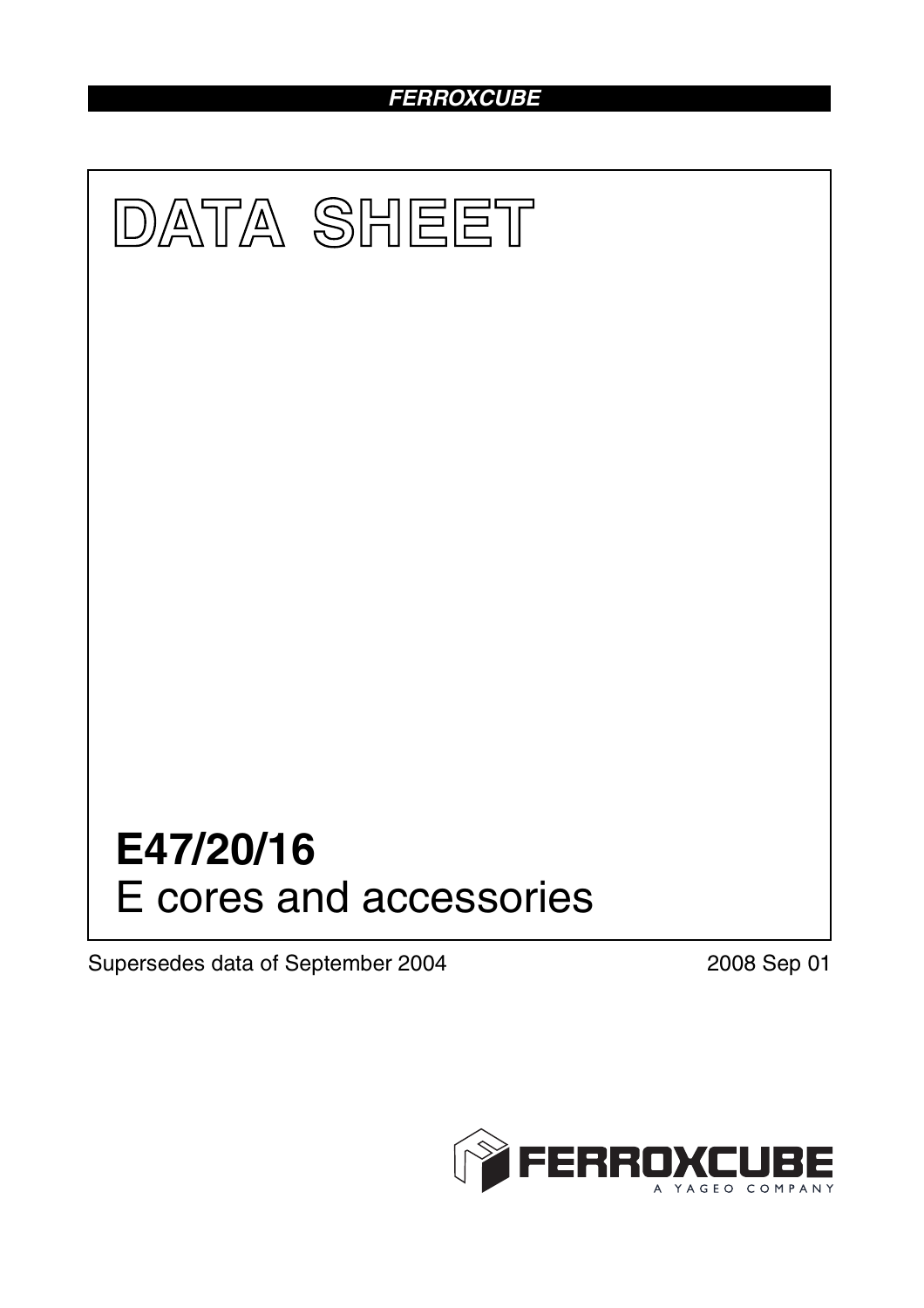#### **CORE SETS**

## **Effective core parameters**

| <b>SYMBOL</b>             | <b>PARAMETER</b>  | <b>VALUE</b> | <b>UNIT</b>     |
|---------------------------|-------------------|--------------|-----------------|
| $\Sigma(I/A)$             | core factor (C1)  | 0.380        | $mm-1$          |
| $V_{e}$                   | effective volume  | 20800        | mm <sup>3</sup> |
| l <sub>e</sub>            | effective length  | 88.9         | mm              |
| $A_{\rm e}$               | effective area    | 234          | mm <sup>2</sup> |
| $\mathbf{H}_{\text{min}}$ | minimum area      | 226          | mm <sup>2</sup> |
| m                         | mass of core half | $\approx 53$ | g               |



#### **Core halves**

 $A_L$  measured in combination with a non-gapped core half, clamping force for  $A_L$  measurements 40 ±20 N, unless stated otherwise.

| <b>GRADE</b> | $A_L$<br>(nH)                | $\mu_{\mathbf{e}}$ | <b>TOTAL AIR GAP</b><br>$(\mu m)$ | <b>TYPE NUMBER</b>  |
|--------------|------------------------------|--------------------|-----------------------------------|---------------------|
| 3C81         | $100 \pm 5\%$ <sup>(1)</sup> | $\approx 30$       | $\approx 5080$                    | E47/20/16-3C81-E100 |
|              | $160 \pm 5\%$ <sup>(1)</sup> | $\approx 48$       | $\approx 2720$                    | E47/20/16-3C81-E160 |
|              | $250 \pm 5\%$ <sup>(1)</sup> | $\approx 76$       | $\approx 1540$                    | E47/20/16-3C81-E250 |
|              | $315 \pm 5\%$ <sup>(1)</sup> | $\approx 95$       | $\approx$ 1140                    | E47/20/16-3C81-E315 |
|              | $400 \pm 8\%/1$              | $\approx$ 121      | $\approx 860$                     | E47/20/16-3C81-E400 |
|              | 630 ± 10%                    | $\approx$ 190      | $\approx 490$                     | E47/20/16-3C81-A630 |
|              | 7540 ± 25%                   | $\approx$ 2280     | $\approx 0$                       | E47/20/16-3C81      |
| 3C90         | $100 \pm 5\%$ <sup>(1)</sup> | $\approx 30$       | $\approx 5080$                    | E47/20/16-3C90-E100 |
|              | $160 \pm 5\%$ <sup>(1)</sup> | $\approx 48$       | $\approx 2720$                    | E47/20/16-3C90-E160 |
|              | $250 \pm 5\%$ <sup>(1)</sup> | $\approx 76$       | $\approx 1540$                    | E47/20/16-3C90-E250 |
|              | $315 \pm 5\%$ <sup>(1)</sup> | $\approx 95$       | $\approx$ 1140                    | E47/20/16-3C90-E315 |
|              | $400 \pm 8\%/1$              | $\approx$ 121      | $\approx 860$                     | E47/20/16-3C90-E400 |
|              | $630 + 10%$                  | $\approx$ 190      | $\approx 490$                     | E47/20/16-3C90-A630 |
|              | 5500 ± 25%                   | $\approx 1660$     | $\approx 0$                       | E47/20/16-3C90      |
| 3C91<br>des  | 7540 ±25%                    | $\approx$ 2280     | $\approx 0$                       | E47/20/16-3C91      |
| 3C92<br>des  | 4400 ± 25%                   | $\approx$ 1330     | $\approx 0$                       | E47/20/16-3C92      |
| 3C94         | 5600 ± 25%                   | $\approx$ 1690     | $\approx 0$                       | E47/20/16-3C94      |
| 3C95<br>des  | 7540 ±25%                    | $\approx$ 2280     | $\approx 0$                       | E47/20/16-3C95      |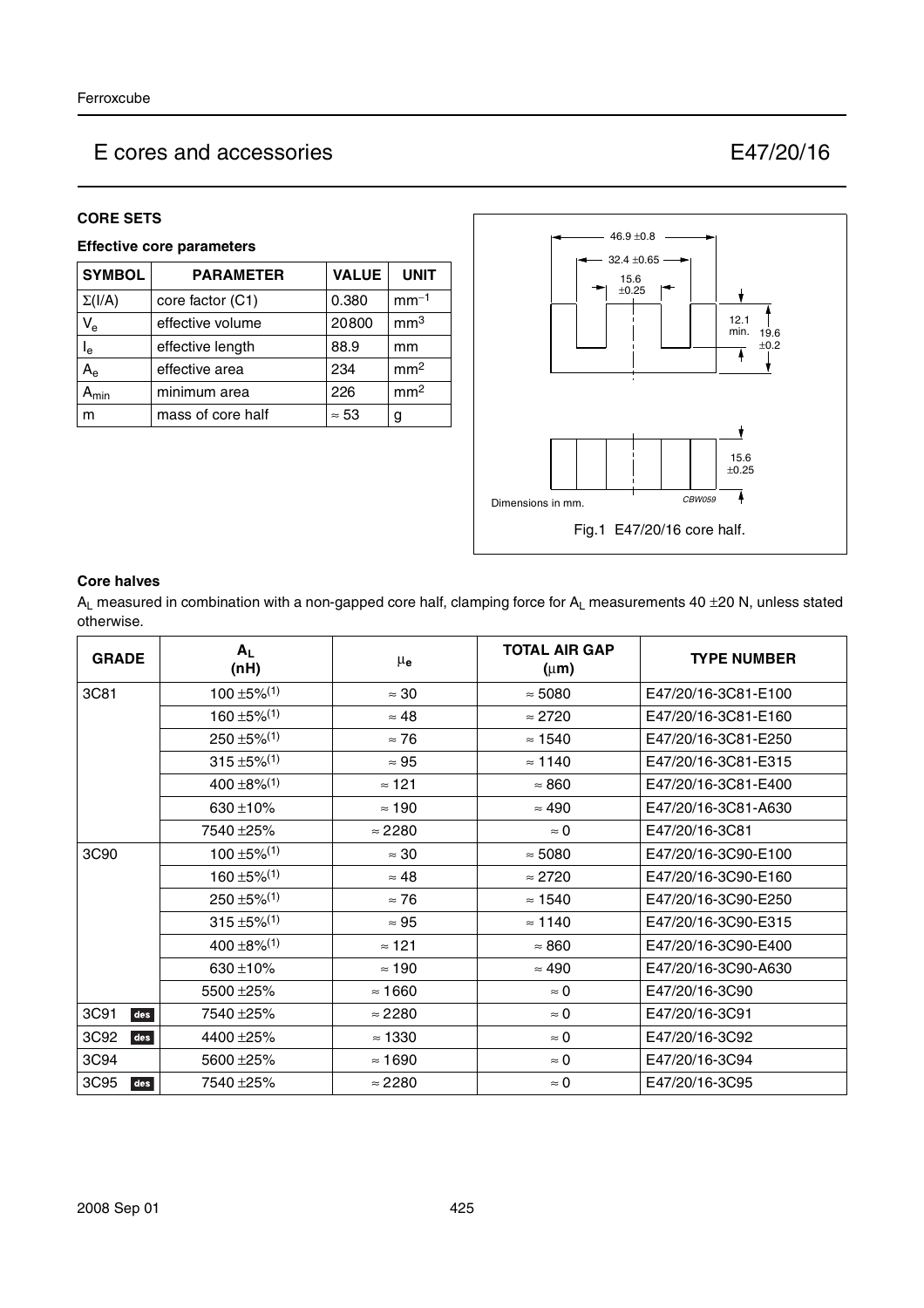| <b>GRADE</b>    | $A_L$<br>(nH)                | $\mu_{\mathbf{e}}$ | <b>TOTAL AIR GAP</b><br>$(\mu m)$ | <b>TYPE NUMBER</b> |
|-----------------|------------------------------|--------------------|-----------------------------------|--------------------|
| 3F <sub>3</sub> | $100 \pm 5\%$ <sup>(1)</sup> | $\approx 30$       | $\approx 5080$                    | E47/20/16-3F3-E100 |
|                 | $160 \pm 5\%$ <sup>(1)</sup> | $\approx 48$       | $\approx$ 2720                    | E47/20/16-3F3-E160 |
|                 | $250 \pm 5\%$ <sup>(1)</sup> | $\approx 76$       | $\approx$ 1540                    | E47/20/16-3F3-E250 |
|                 | $315 \pm 5\%$ <sup>(1)</sup> | $\approx 95$       | $\approx$ 1140                    | E47/20/16-3F3-E315 |
|                 | $400 \pm 8\%/1$              | $\approx$ 121      | $\approx 860$                     | E47/20/16-3F3-E400 |
|                 | 630 $\pm$ 10%                | $\approx$ 190      | $\approx 490$                     | E47/20/16-3F3-A630 |
|                 | $5100 + 25%$                 | $\approx$ 1540     | $\approx 0$                       | E47/20/16-3F3      |

#### **Note**

1. Measured in combination with an equal gapped core half.

## **Properties of core sets under power conditions**

|                 | $B(mT)$ at                                      |                                            | CORE LOSS (W) at                              |                                               |                                                  |                                              |  |  |
|-----------------|-------------------------------------------------|--------------------------------------------|-----------------------------------------------|-----------------------------------------------|--------------------------------------------------|----------------------------------------------|--|--|
| <b>GRADE</b>    | $H = 250$ A/m;<br>$f = 25$ kHz;<br>$T = 100 °C$ | = 25 kHz;<br>$B = 200$ mT;<br>$T = 100 °C$ | f = 100 kHz;<br>$B = 100$ mT;<br>$T = 100 °C$ | $= 100$ kHz;<br>$B = 200 mT$ ;<br>$T = 25 °C$ | $f = 100$ kHz;<br>$B = 200 mT$ ;<br>$T = 100 °C$ | $= 400$ kHz;<br>$B = 50 mT;$<br>$T = 100 °C$ |  |  |
| 3C81            | $\geq 320$                                      | $\leq 4.3$                                 |                                               |                                               |                                                  |                                              |  |  |
| 3C90            | $\geq 320$                                      | $\leq$ 2.3                                 | $\leq$ 2.7                                    |                                               |                                                  |                                              |  |  |
| 3C91            | $\geq 320$                                      |                                            | $\leq 1.7^{(1)}$                              |                                               | $\leq 8.8^{(1)}$                                 |                                              |  |  |
| 3C92            | $\geq$ 370                                      |                                            | $≤ 2.1$                                       |                                               | $\leq 11$                                        |                                              |  |  |
| 3C94            | $\geq 320$                                      |                                            | $≤ 2.1$                                       |                                               | $\leq 11$                                        |                                              |  |  |
| 3C95            | $\geq 320$                                      |                                            |                                               | $\leq 13.1$                                   | $≤ 12.5$                                         |                                              |  |  |
| 3F <sub>3</sub> | $\geq 320$                                      |                                            | $\leq 2.5$                                    |                                               |                                                  | $\leq 4.0$                                   |  |  |

#### **Note**

1. Measured at 60 °C.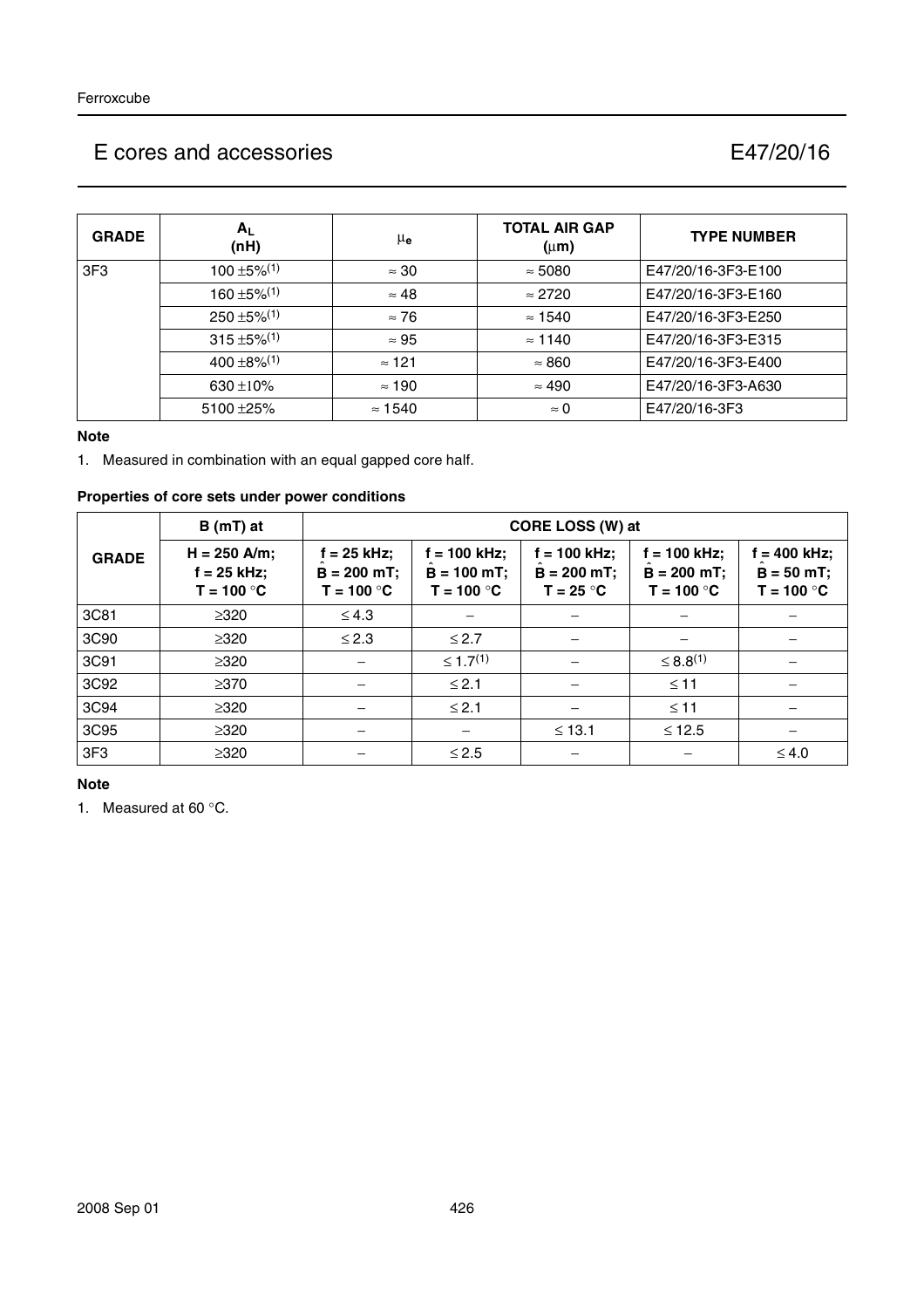## **COIL FORMERS**

## **General data for E47/20/16 coil former without pins**

| <b>PARAMETER</b>              | <b>SPECIFICATION</b>                                                                                            |
|-------------------------------|-----------------------------------------------------------------------------------------------------------------|
| l Coil former material        | polyamide (PA6.6), glass reinforced, flame retardant in accordance with<br>"UL 94V-2"; UL file number E41938(M) |
| Maximum operating temperature | 130 °C, <i>"IEC 60085"</i> , class B                                                                            |



## **Winding data and area product for E47/20/16 coil former without pins**

| <b>NUMBER OF</b><br><b>SECTIONS</b> | <b>MINIMUM</b><br><b>WINDING</b><br><b>AREA</b><br>$\textsf{(mm}^2)$ | <b>NOMINAL</b><br><b>WINDING</b><br><b>WIDTH</b><br>(mm) | <b>AVERAGE</b><br><b>LENGTH OF</b><br><b>TURN</b><br>(mm) | <b>AREA</b><br><b>PRODUCT</b><br>Ae x Aw<br>(mm <sup>4</sup> ) | <b>TYPE NUMBER</b> |
|-------------------------------------|----------------------------------------------------------------------|----------------------------------------------------------|-----------------------------------------------------------|----------------------------------------------------------------|--------------------|
|                                     | 130                                                                  | 21.6                                                     | 93.3                                                      | 30400                                                          | CP-E47/20/16-1S    |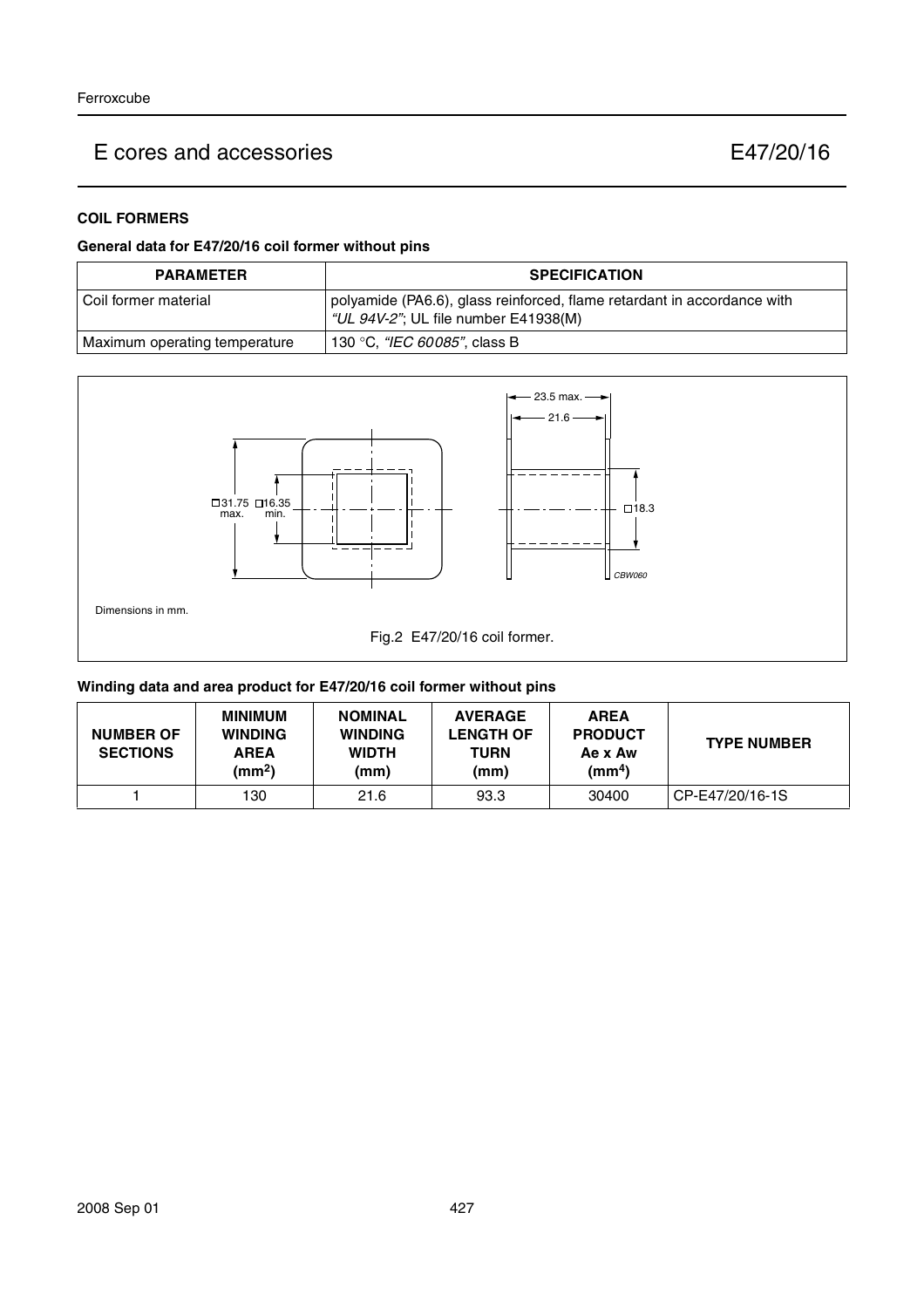### **General data for 12-pins E47/20/16 coil former**

| <b>PARAMETER</b>              | <b>SPECIFICATION</b>                                                                                            |
|-------------------------------|-----------------------------------------------------------------------------------------------------------------|
| l Coil former material        | polyamide (PA6.6), glass reinforced, flame retardant in accordance with<br>"UL 94-HB"; UL file number E41938(M) |
| Maximum operating temperature | 130 °C, "IEC 60085", class B                                                                                    |
| Pin material                  | copper-zinc alloy (CuZn), tin (Sn) plated                                                                       |
| Resistance to soldering heat  | "IEC 60068-2-20", Part 2, Test Tb, method 1B: 350 °C, 3.5 s                                                     |
| Solderability                 | "IEC 60068-2-20", Part 2, Test Ta, method 1: 235 °C, 2 s                                                        |



## **Winding data and area product for 12-pins E47/20/16 coil former**

| <b>NUMBER OF</b><br><b>SECTIONS</b> | <b>MINIMUM</b><br><b>WINDING</b><br><b>AREA</b><br>(mm <sup>2</sup> ) | <b>NOMINAL</b><br><b>WINDING</b><br><b>WIDTH</b><br>(mm) | <b>AVERAGE</b><br><b>LENGTH OF</b><br><b>TURN</b><br>(mm) | <b>AREA</b><br><b>PRODUCT</b><br>Ae x Aw<br>$\text{(mm}^4)$ | <b>TYPE NUMBER</b>     |
|-------------------------------------|-----------------------------------------------------------------------|----------------------------------------------------------|-----------------------------------------------------------|-------------------------------------------------------------|------------------------|
|                                     | 131                                                                   | 21.4                                                     | 94.7                                                      | 30650                                                       | i CPH-E47/16-1S-12PD-Z |